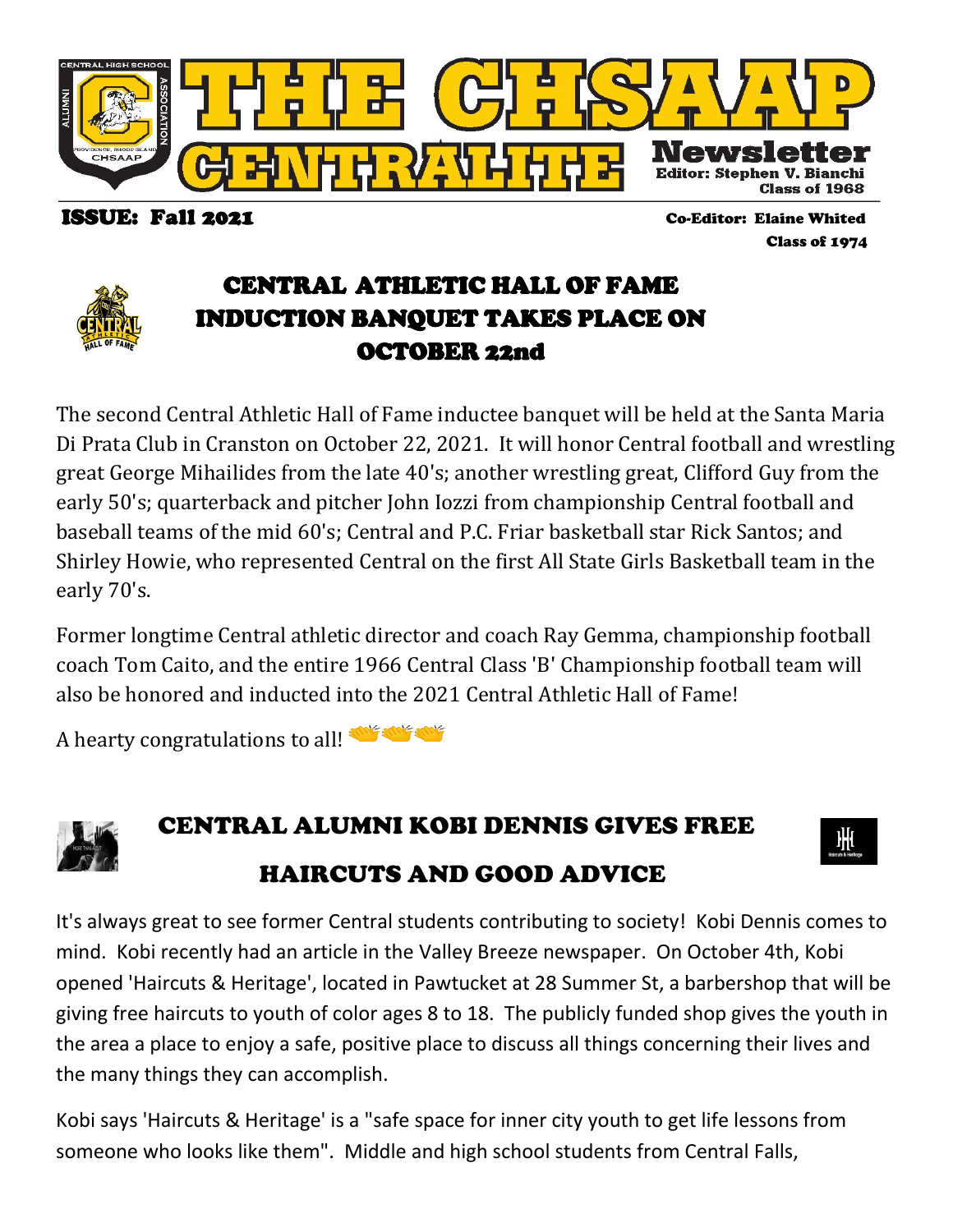Pawtucket and Providence will be referred for the program and selected based on their grades, behavior and good deeds. The appointments may feature visits by guest mentors suited to the interests of the particular youth who has his hair cut appointment that day. To learn more about "Haircuts & Heritage" please visit their website [here](https://www.morethanacutri.com/) .

While he runs the barber shop, Kobi, a former Navy veteran, also happens to be the Chief Operations Officer of the YMCA of Greater Providence.

Congrats to Kobi Dennis for operating 'Haircuts & Heritage', where it's not just about free haircuts, but about free and useful help and advice for our inner city youth!

## CENTRAL FOOTBALL REACHES NO. 3 IN RECENT RANKINGS!



The 2021 Central Knights football team under Coach Michael Washington was ranked at No. 3 in the State at the beginning of October. Shortly afterward, the Knights suffered a tough loss to South Kingstown by a 13-12 score. This might affect their ranking, however, as the season continues, they still have a good shot at a Div. 1-A title. A week later on October 8, the Knights win their homecoming game against Cranston West 33-0.

Congrats to the Central girls' soccer team for taking the State Div. IV regular season title with a great 5-1 record! They finished three points ahead of second place Shea. It was an excellent season, despite losing out in the playoffs.





The Central boys' soccer team did very well to end up tied for fourth in the extremely tough State Div. 1 Central sector.

#### 5th ANNUAL SCHOLARSHIP APPEAL

Look for a mailing on CHSAAP'S 5<sup>th</sup> ANNUAL SCHOLARSHIP APPEAL DRIVE to begin November, 2021 and run through February, 2022. Donations within this time period will go towards 2022 Scholarships for deserving Central seniors. Remember you can donate a "Named Scholarship" for \$1,000.00. Please give serious consideration to giving to this major CHSAAP mission.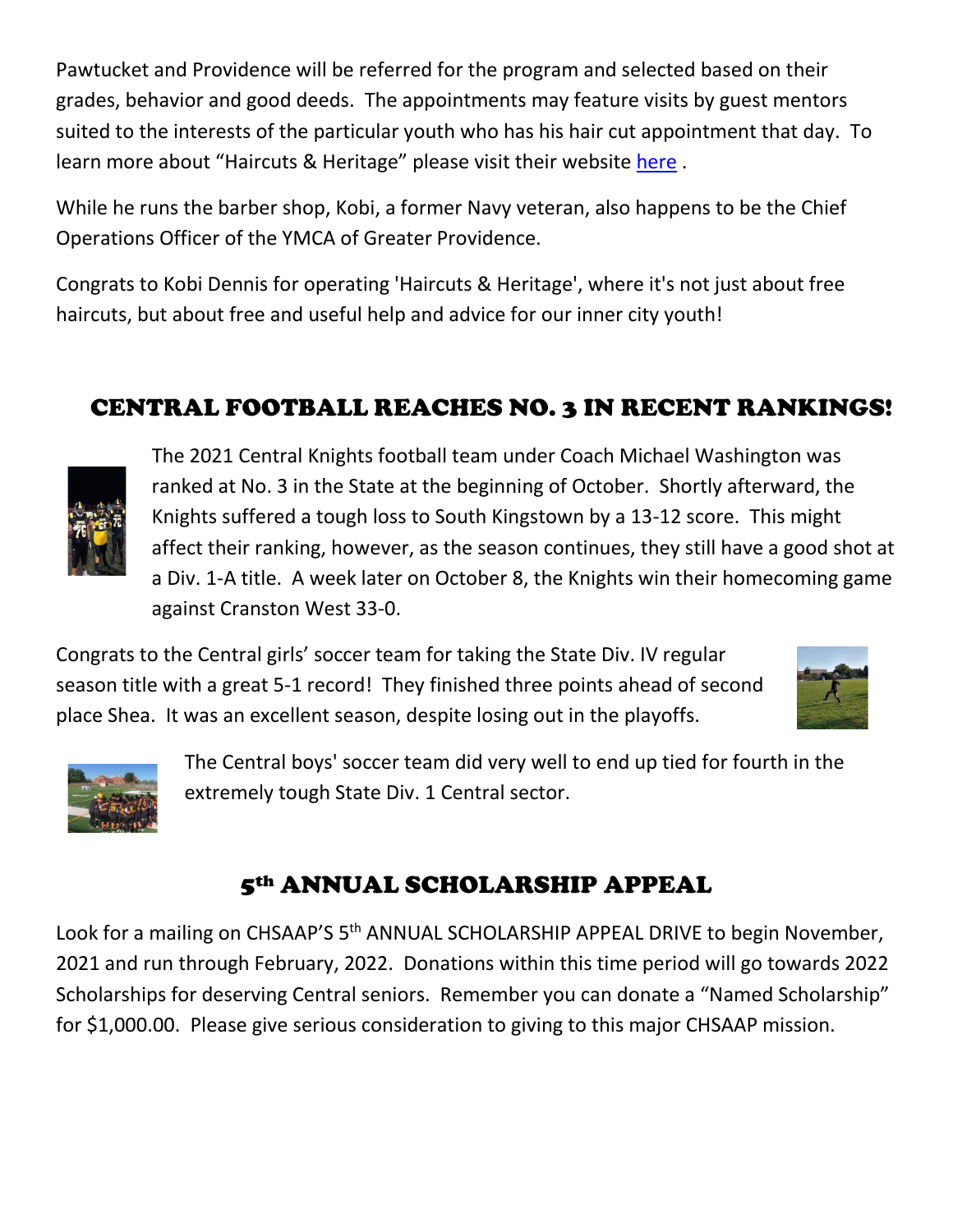## 100 YEAR ANNIVERSARY CELEBRATION POSTPONED

The 100 year Anniversary Celebration that was to take place on Friday, September 24 was postponed to the Spring of 2022. However, the students were able to complete their art project during a Summer week long camp.



This beautiful mural display is hung in the foyer of the main building and contains newspaper clippings from 100 years of Central.

#### MEET 'N' MINGLE - SATURDAY, NOVEMBER 27, 2021

Mark your calendars – Alumni Friends Meet 'n' Mingle – Saturday, November 27, 2021. Details will be sent via email and posted on CHSAAP Website as well as on Facebook.